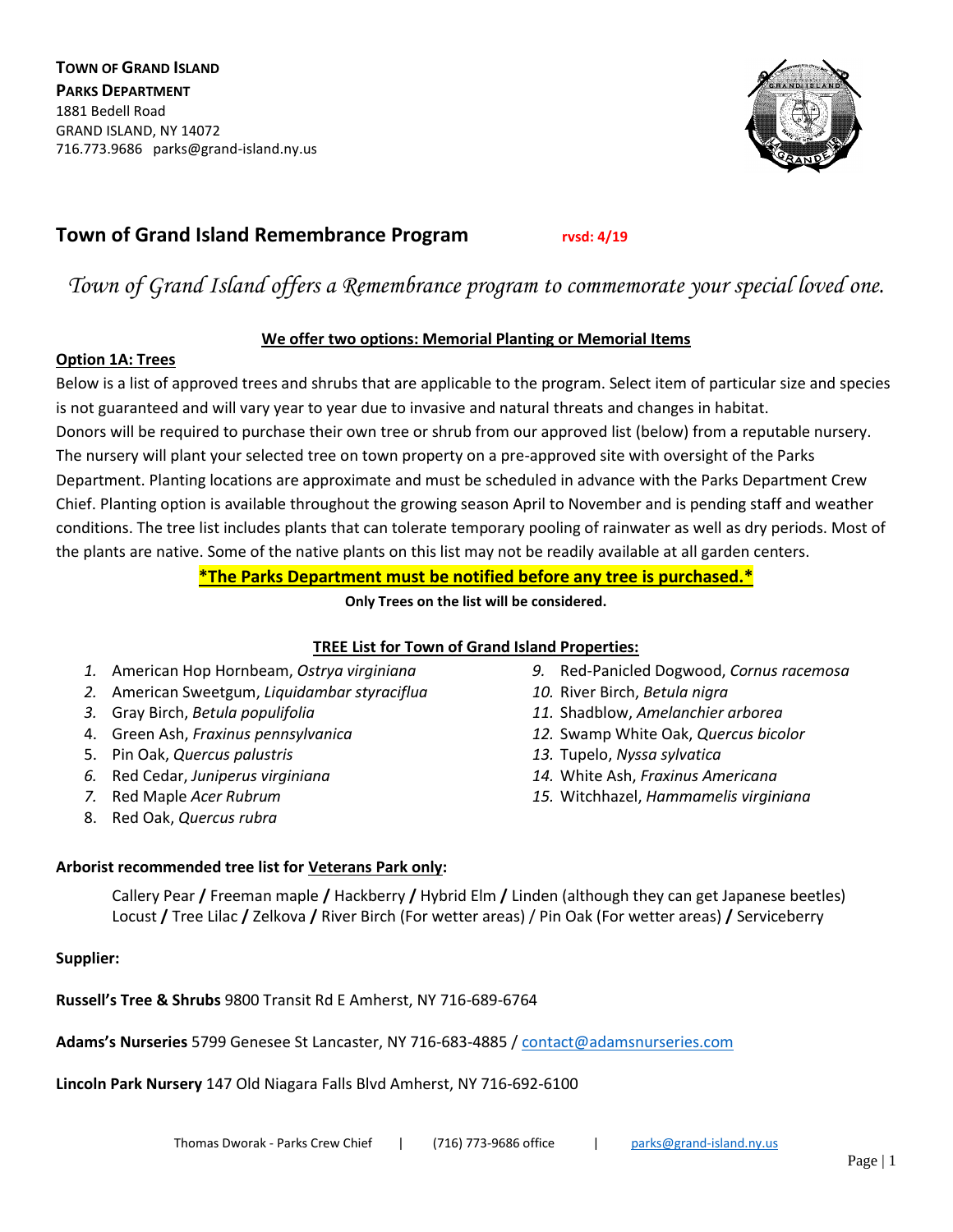

#### **Option 1B:-Memorial Plaque**

As an additional option, a memorial marker can be purchased from our supplier. The marker size is 4" x 7" only and may have an option to include the Latin or common name of the tree/plant in addition to the memoriam name. Donor is responsible to pay all plaque & engraving cost to the supplier.

#### *Please call the Park Department for current pricing on all items below.*

#### **Memorial Marker**

| Call Parks Department for pricing and | 3" x 7" plaque for Bench       | Aluminum                |
|---------------------------------------|--------------------------------|-------------------------|
| details - 716-773-9686                | 4" x 7" plaque for Trees/ Post |                         |
|                                       | 4Ft post stained               | Wood Post w/Solar Light |
|                                       |                                |                         |

#### **Option 2:**

#### **Other Memorial Items: Bench or Boulder**

Alternative ideas for remembrance items include: Benches & Boulders.

Selection will need to be approved by the Parks Department. The Donor may contract for installation of memorial item, with oversight by the Parks Department, or may have the Parks Department install the memorial item at a cost to be determined at time of selection.

Donor is responsible to pay all costs associated with Memorial Items and its Installation: such as; supplier cost of Items selected, Installation materials and engraving, if applicable.

#### **Recommended suppliers below.**

BENCH Spec Options. Malibu series only. \***Warrantee & prices are according to supplier and subject to change**.

| <b>Belson Outdoor Products-</b><br>www.belson.com | 4 foot or 5 foot bench only<br>per vendor pricing | Recycled plastic- Cedar color boards with<br>black legs, in ground mount<br>*Engraving options available for this product |
|---------------------------------------------------|---------------------------------------------------|---------------------------------------------------------------------------------------------------------------------------|
| Allen Ventures<br>www.allenventures.com           | 4 foot or 5 foot bench only                       | Recycled plastic - Cedar color boards<br>with black legs, in ground mount                                                 |

#### **Conditions:**

The Town of Grand Island shall provide for maintenance and protection of the memorial. Once installed, the memorial becomes Town of Grand Island property. The Town of Grand Island does not guarantee permanency of the memorial. If a memorial must be relocated, the donor will be notified, in writing and according to the address on the Remembrance Program Application.

- All prices are subject to change without notice.
- All memorial or remembrance items are considered a donation to the Town of Grand Island and are not subject to refund.
- The Town of Grand Island will not have the responsibility to replace trees, memorial items, or plaques.